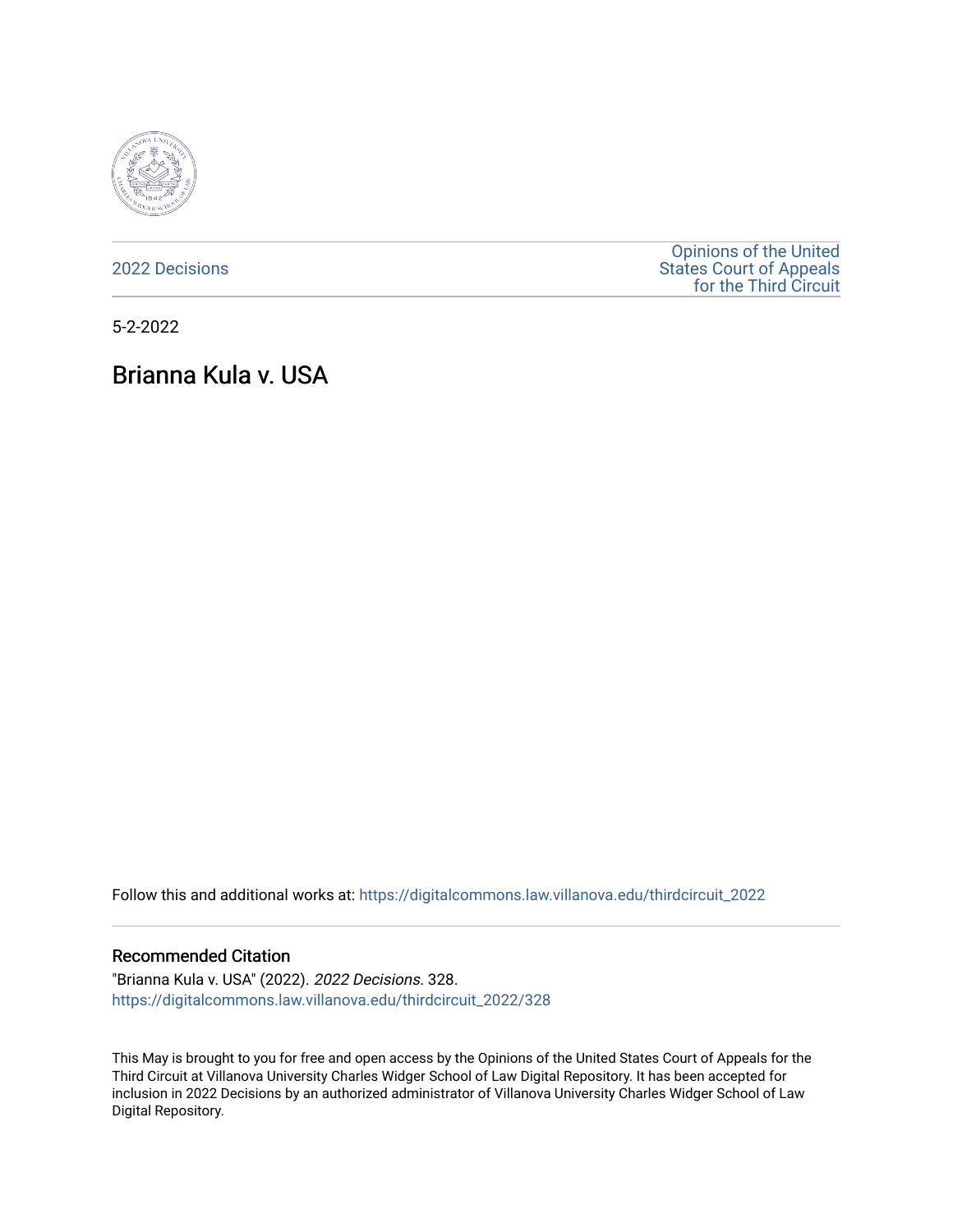# **NOT PRECEDENTIAL**

# UNITED STATES COURT OF APPEALS FOR THE THIRD CIRCUIT

\_\_\_\_\_\_\_\_\_\_\_\_\_

No. 21-1985 \_\_\_\_\_\_\_\_\_\_\_\_\_

BRIANNA APFELBAUM KULA; LEAH APFELBAUM; and JONSIDNEY APFELBAUM, Individually and as Co-Administrators of the Estate of Michael M. Apfelbaum, Deceased and Individually and as Co-Administrators of the Estate of Christina S. Apfelbaum, deceased,

Appellants

v.

UNITED STATES OF AMERICA \_\_\_\_\_\_\_\_\_\_\_\_\_\_\_

On Appeal from the United States District Court for the Middle District of Pennsylvania (D.C. No. 4:17-cv-02122) District Judge: Hon. Matthew W. Brann

\_\_\_\_\_\_\_\_\_\_\_\_\_\_\_

Submitted Under Third Circuit LAR 34.1(a) March 24, 2022

Before: BIBAS, MATEY, and PHIPPS, *Circuit Judges.*

(Filed: May 2, 2022) \_\_\_\_\_\_\_\_\_\_\_\_\_\_\_

# OPINION \_\_\_\_\_\_\_\_\_\_\_\_\_\_\_

This disposition is not an opinion of the full Court and, under I.O.P. 5.7, does not constitute binding precedent.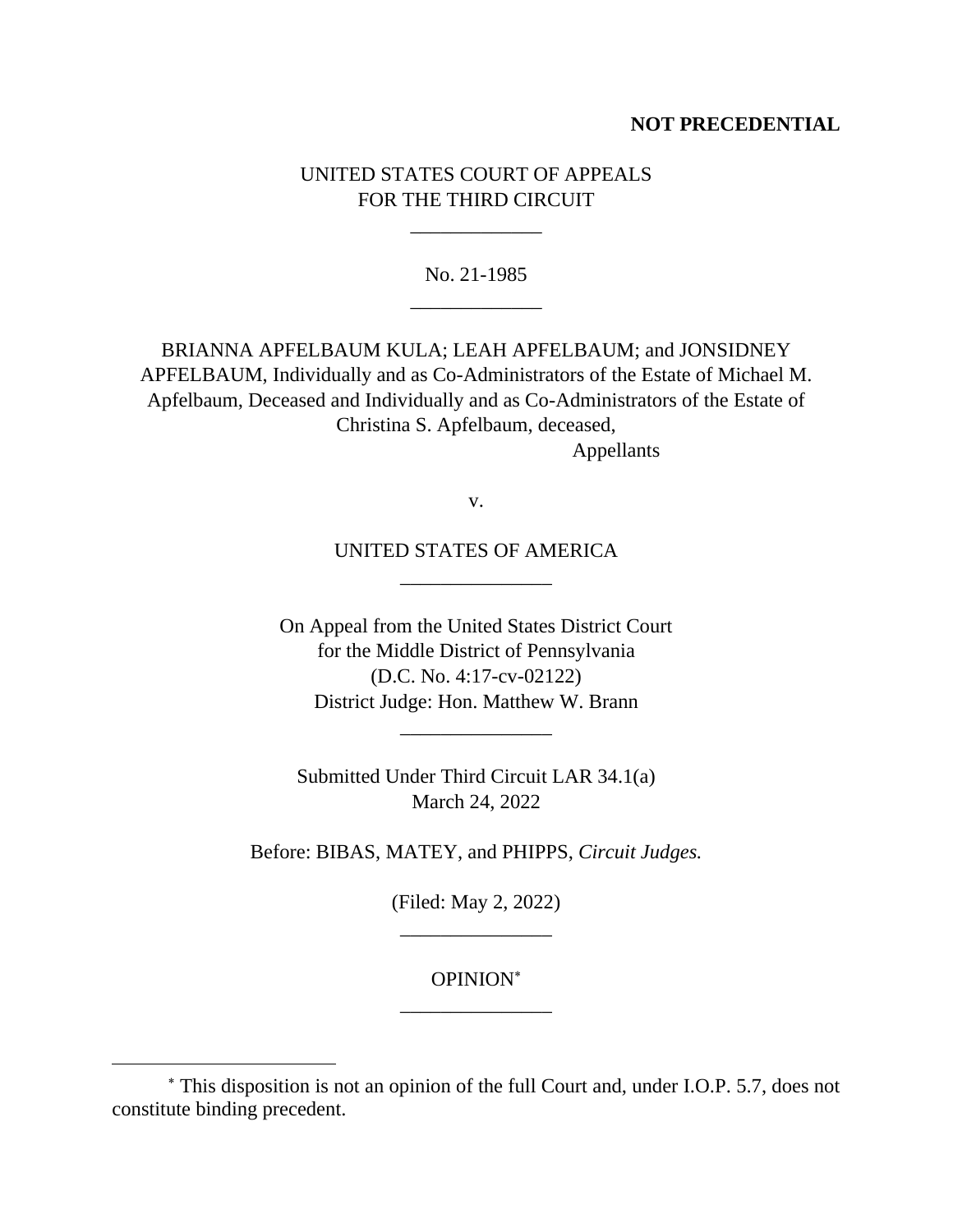#### MATEY, *Circuit Judge*.

The estates of Michael Apfelbaum and his wife ("the Estates") sued the United States, alleging negligent air traffic control caused their fatal airplane crash. The District Court entered judgment against the Estates. Seeing no clear error, we will affirm.

#### **I.**

## **A. The Allegations**

Apfelbaum, the pilot, along with his wife and father-in-law departed Florida headed to Pennsylvania. Over North Carolina, Apfelbaum contacted air traffic controller Kendall Garland and advised that worsening weather conditions required flying with only cockpit instrumentation. Garland offered instructions to help align the plane for landing, but Apfelbaum struggled to follow and reported disorientation. Garland recommended Apfelbaum try no-gyro turns<sup>1</sup> to help his descent. Apfelbaum agreed and followed Garland's commands but ended the turns without Garland's assistance.

Moments later, Garland informed Apfelbaum of a "low altitude alert." (App. at 11.) Apfelbaum did not reply, so Garland instructed him to climb to 4,000 feet. Eventually, Apfelbaum asked if there was a nearby field. About two minutes later, the aircraft crashed.

### **B. The Lawsuit**

The Estates sued, alleging that Garland negligently caused the accident. The case proceeded to a bench trial where, after the close of the Estates' case, the United States

 $<sup>1</sup>$  A no-gyro turn requires a pilot to follow the verbal directions of an air traffic</sup> controller to turn the plane.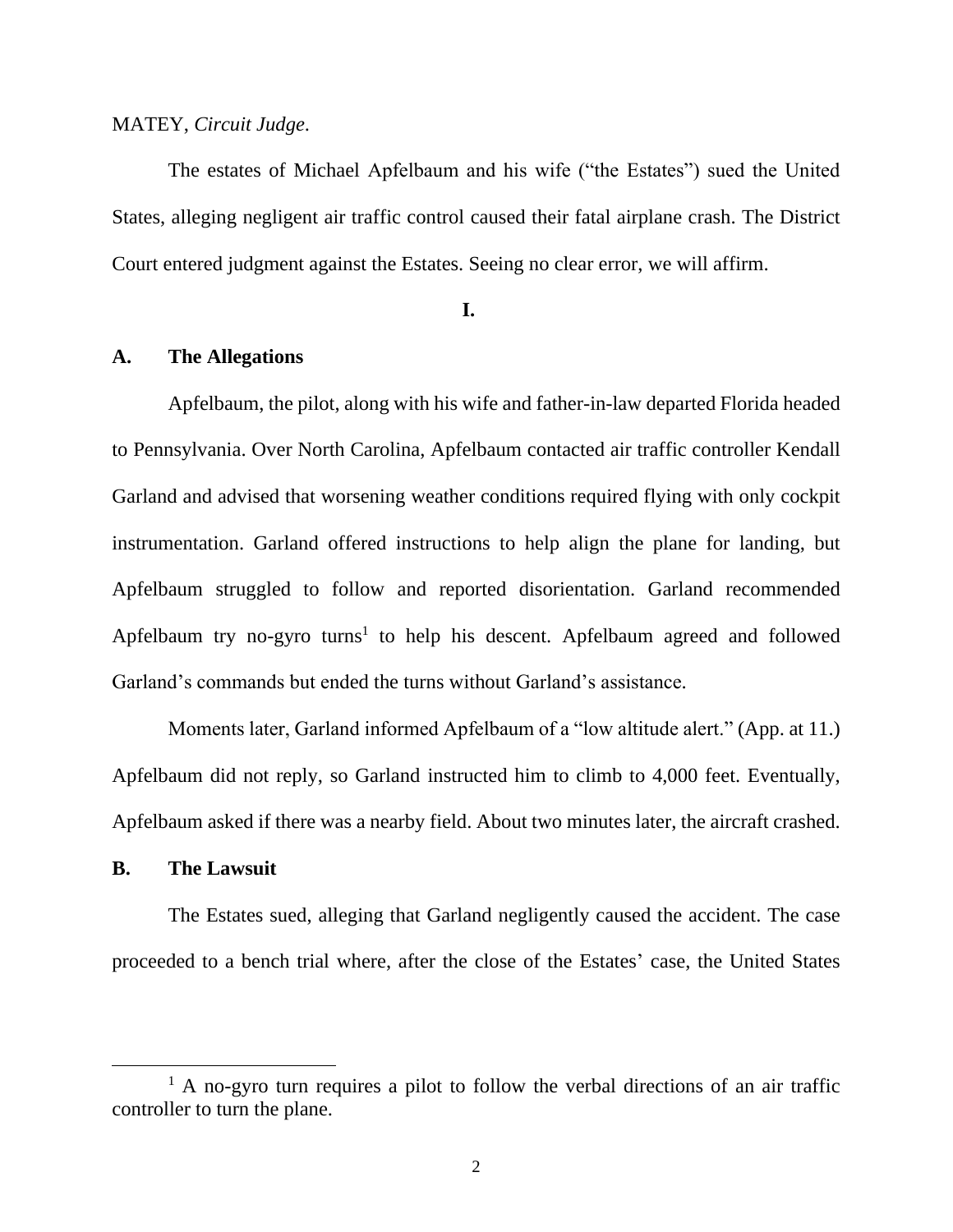moved for entry of judgment on partial findings under Rule 52(c). The District Court granted the motion, and the Estates appeal. Seeing no clear error, we will affirm.<sup>2</sup>

#### **II.**

"[A]lthough we have plenary review over the legal question of the nature and extent of the duty of due care, we are bound to sustain the [District Court's] factual findings unless . . . clearly erroneous." *Andrews v. United States*, 801 F.2d 644, 646 (3d Cir. 1986) (cleaned up). So, we review the factual findings underlying the District Court's determinations of negligence and contributory negligence for clear error. *See In re Moran Towing Corp.*, 497 F.3d 375, 377 (3d Cir. 2007); *Srein v. Frankford Tr. Co.*, 323 F.3d 214, 224 (3d Cir. 2003). "For a finding to be clearly erroneous, we must be left with the definite and firm conviction that a mistake [was] committed." *EBC, Inc. v. Clark Bldg. Sys., Inc.*, 618 F.3d 253, 273 (3d Cir. 2010). We review a district court's interpretation of Rule 702 de novo. *In re TMI Litig.*, 193 F.3d 613, 666 (3d Cir. 1999). But we review its ultimate ruling on the admissibility of expert testimony for abuse of discretion. *See Dominguez v. Yahoo, Inc.*, 894 F.3d 116, 119 n.15 (3d Cir. 2018).

## **A. Negligence**

Negligence<sup>3</sup> "is the failure to exercise that degree of care which a reasonable and prudent person would exercise under similar conditions." *Hart v. Ivey*, 420 S.E.2d 174,

<sup>&</sup>lt;sup>2</sup> The District Court had jurisdiction under 28 U.S.C.  $\S$  1346(b)(1) and we have jurisdiction under 28 U.S.C. § 1291.

<sup>&</sup>lt;sup>3</sup> The Federal Tort Claims Act provides that the United States may be liable "for injury . . . caused by the negligent or wrongful act . . . of any employee of the Government while acting within the scope of his office . . . where the United States, if a private person, would be liable . . . in accordance with the law of the place where the act or omission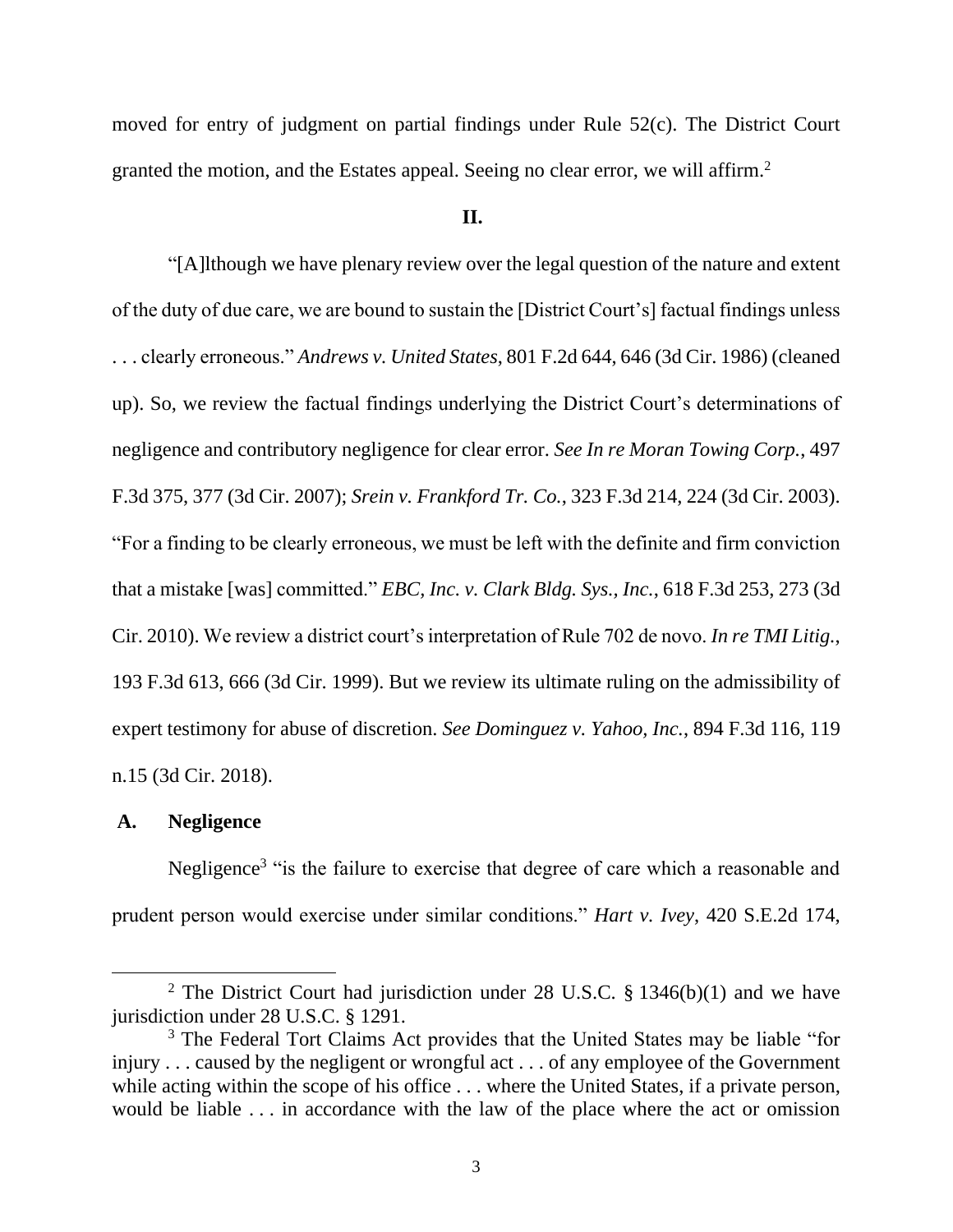177–78 (N.C. 1992). Negligence requires the plaintiff to show the familiar elements of duty, breach, causation, and damages. *See Hamby v. Thurman Timber Co.*, 818 S.E.2d 318, 323 (N.C. Ct. App. 2018). The Estates allege that Garland sent Apfelbaum "on a dizzying series of dangerous maneuvers and turns," causing the crash. (Opening Br. at 4.) They advance three theories, but none were erroneously evaluated by the District Court. 4

1. Heading

First, the Estates allege that Garland's instructions took Apfelbaum "radically offcourse." (Opening Br. at 29.) The District Court dismissed this theory because the Estates failed to show that Garland breached a duty or that the instruction proximately caused the crash.

This decision was not clearly erroneous. First, the District Court correctly concluded that Garland's instruction did not exceed the parameters allowed by federal law. *See* FAA, J.O. 7110.65Z, Air Traffic Control Order ¶ 5-9-2 (2021). Second, the Estates offered no evidence that the instructions were unsafe. And even if there was a breach of duty, the evidence did not show the instructions proximately caused the crash. *See Seraj v. Duberman*, 789 S.E.2d 551, 557 (N.C. Ct. App. 2016). Taken together, these conclusions do not leave a "definite and firm conviction that a mistake [was] committed." *EBC*, 618 F.3d at 273.

occurred." 28 U.S.C. § 1346(b)(1). We apply the law of North Carolina, where Garland's actions occurred. *See Rodriquez v. United States*, 823 F.2d 735, 739 (3d Cir. 1987).

<sup>&</sup>lt;sup>4</sup> In federal aviation accident cases, "federal law establishes the applicable standards of care," *Abdullah v. Am. Airlines*, *Inc.*, 181 F.3d 363, 367 (3d Cir. 1999), while state law "govern[s] the other negligence elements (breach, causation, and damages)," *Elassaad v. Indep. Air, Inc.*, 613 F.3d 119, 125–26 (3d Cir. 2010).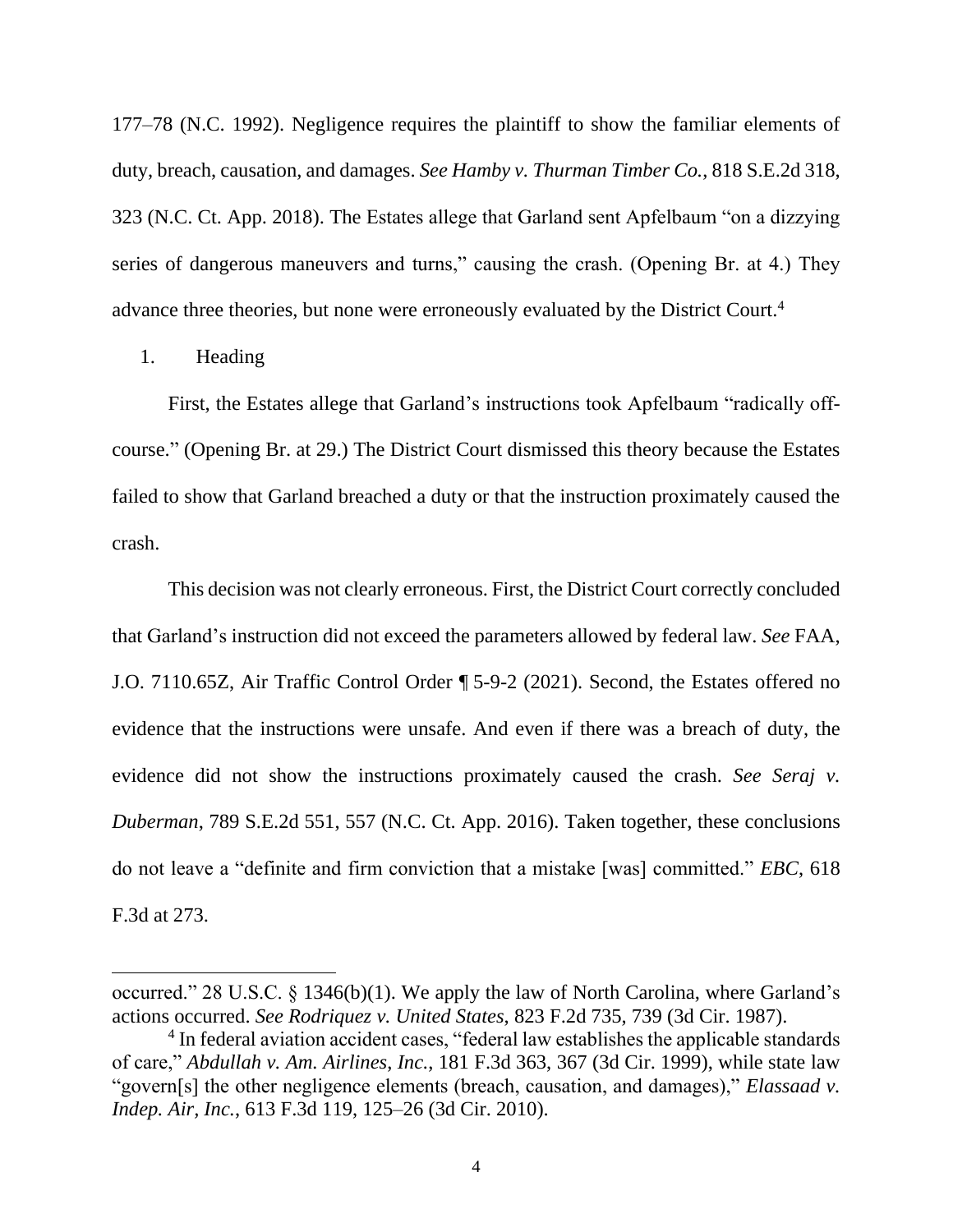# 2. Emergency

The Estates argue that Garland negligently failed to treat Apfelbaum's situation as an emergency. The District Court dismissed this theory, again finding the Estates failed to show breach or proximate cause. We agree that causation defeats this claim. Because even assuming the controller perhaps should have recognized Apfelbaum's disorientation, the Estates do not explain how that possible breach made a difference. Once a controller declares an emergency, he must "select and pursue a course of action which appears ... most appropriate." J.O. 7110.65Z ¶ 10-1-1(d). In other words, the regulations require no specific action. *See id.* And the Estates do not explain how declaring an emergency would have prevented the crash. So even if Garland breached his duty, that breach did not cause the crash.

#### 3. No-Gyro Turn

The Estates allege that Garland inappropriately guided the no-gyro turns. The District Court found that while Garland breached his duty, the Estates failed to show proximate cause. That is not clearly erroneous. Garland appeared to violate federal regulations, *see* J.O. 7110.65Z ¶ 5-10-3, but there was no evidence that the turns caused the crash. Ultimately, the pilot "is in command of the aircraft, is directly responsible for its operation, and has final authority as to its operation." *Redhead v. United States*, 686 F.2d 178, 182 (3d Cir. 1982); *see also* 14 C.F.R. § 1.1 (defining "pilot in command"). That is the case here.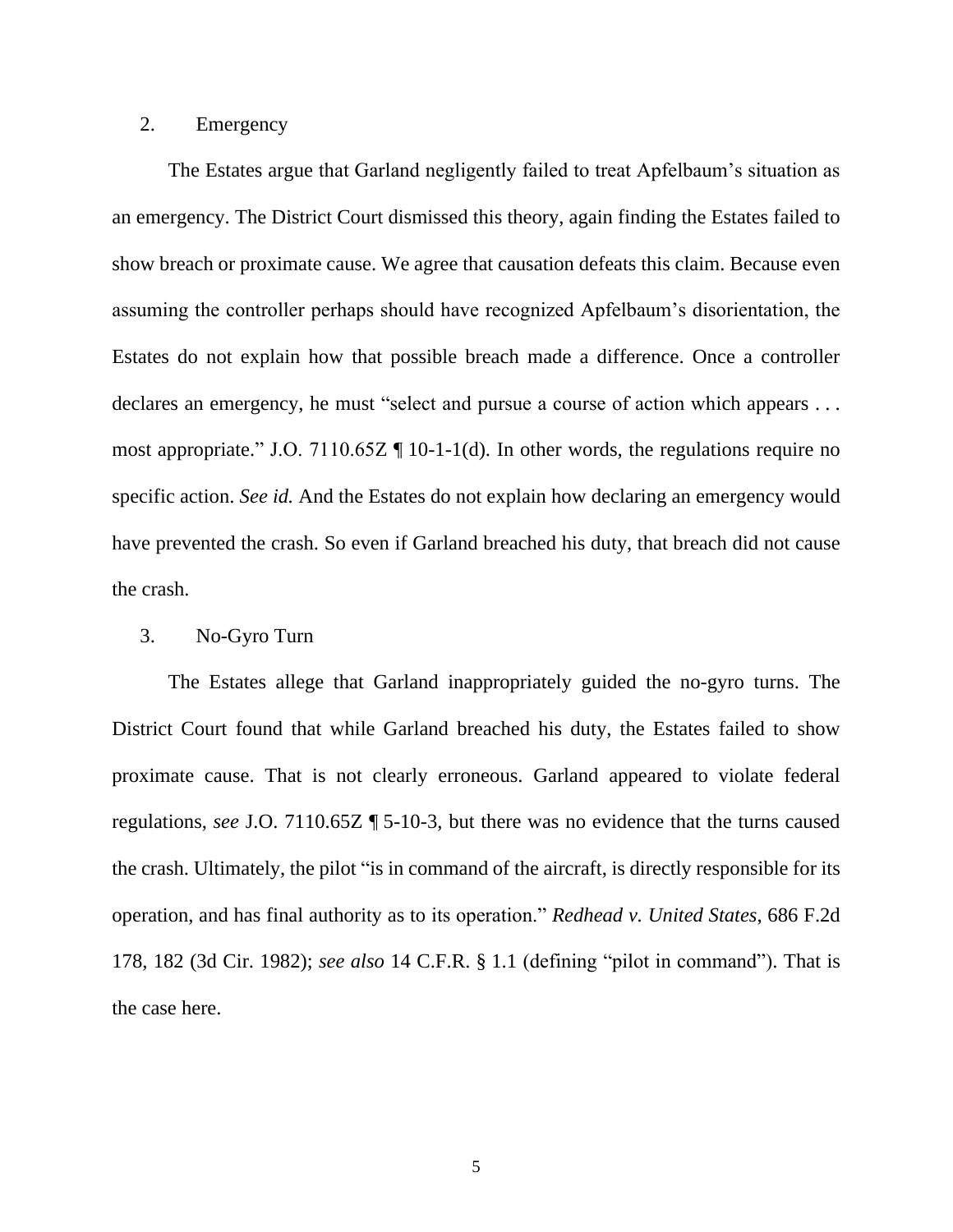## **B. Contributory Negligence**

A further hurdle: even if Garland was negligent, the Estates' claim fails on contributory negligence. Contributory negligence consists of "(1) a want of due care on the part of the plaintiff; and (2) a proximate connection between the plaintiff's negligence and the injury." *Proffitt v. Gosnell*, 809 S.E.2d 200, 204 (N.C. Ct. App. 2017) (cleaned up). If proved, the doctrine "completely bars plaintiff's recovery for injuries resulting from defendant's negligence." *Sawyer v. Food Lion, Inc.*, 549 S.E.2d 867, 869 (N.C. Ct. App. 2001).

The District Court determined that Apfelbaum's logbooks showed that he failed to fly the number of non-visual flights required by federal law. *See* 14 C.F.R § 61.57(c). And several pilots warned him against flying in non-visual conditions without a co-pilot. Indeed, Apfelbaum asked another pilot to fly to Florida with him for "safety." (App. at 562.) The District Court's finding was not clearly erroneous.

Nor does the doctrine of "last clear chance" revive the Estates' claim. *See Outlaw v. Johnson*, 660 S.E.2d 550, 556 (N.C. Ct. App. 2008) (allowing a contributorily negligent plaintiff to recover "where the defendant's negligence . . . introduces a new element" which "becomes the direct and proximate cause of the accident" (cleaned up)). The Estates allege that the accident could have been avoided if Garland simply told Apfelbaum to ascend "above the clouds." (Opening Br. at 17.) But they failed to show that Apfelbaum would have been able to comply, given that Apfelbaum failed to climb to 4,000 feet when instructed.